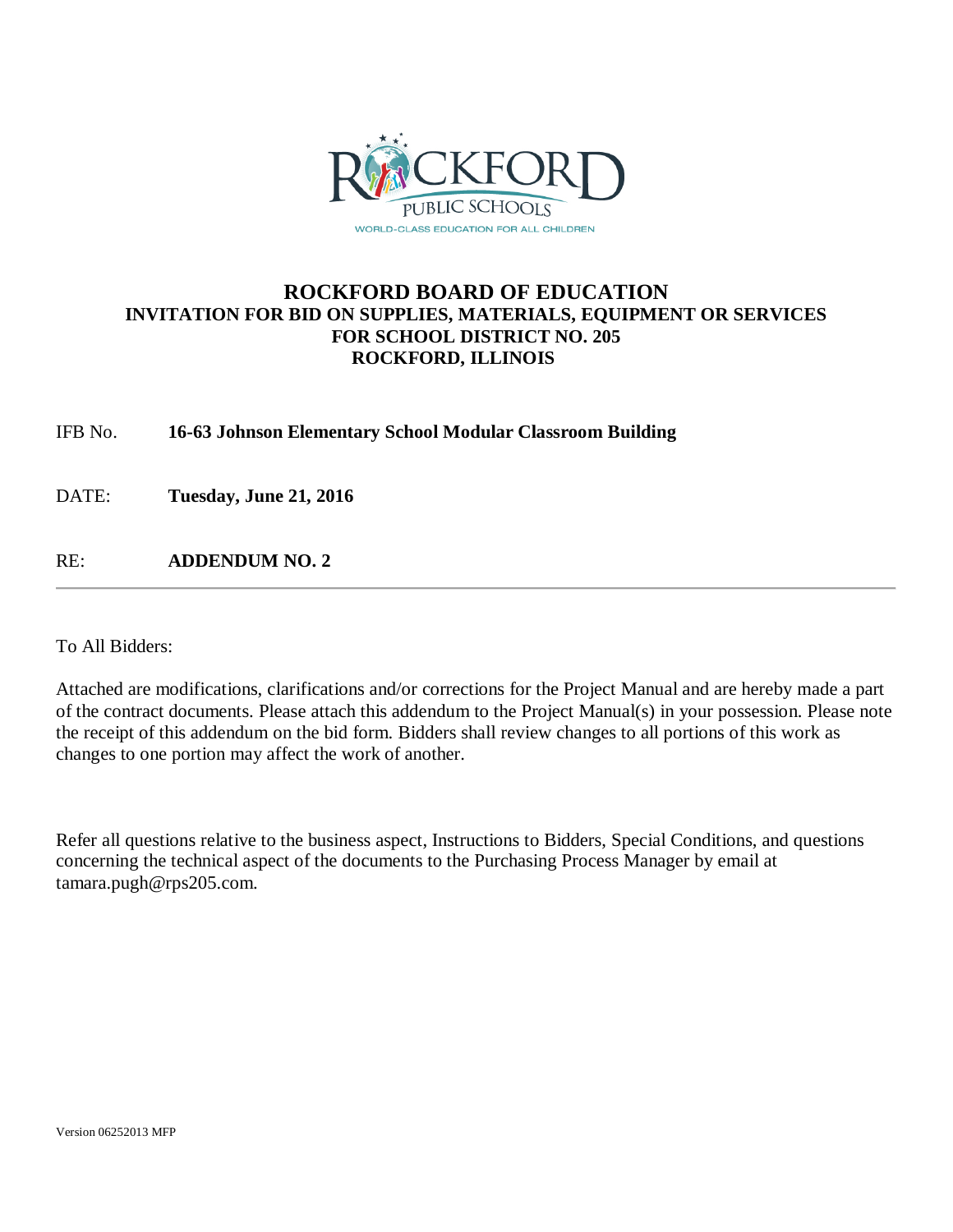# **ADDENDUM TWO**

RPS205 Project No.: **16-63**

RLJA Project No.: **16-031**

Date: **June 20, 2016**

- Subject: **CHANGES to the BIDDING DOCUMENTS**
- Project: **JOHNSON ELEMENTARY SCHOOL MODULAR CLASSROOM BUILDING PUBLIC SCHOOL DISTRICT 205 ROCKFORD, ILLINOIS 61107**
- Bids Due: **2:00PM, WEDNESDAY, JUNE 22, 2016**
	- From: **RICHARD L. JOHNSON ASSOCIATES, INC. 4703 CHARLES STREET ROCKFORD, IL 61108**

#### To: **ALL PROJECT DOCUMENT HOLDERS**

Please reproduce this Addendum as needed, and attach to the Project Manuals for the above project.

Bidders shall indicate receipt of this and all Addenda in the space provided on the Bid Form. Failure to do so may be sufficient cause to reject the bid.

Sincerely, RICHARD L. JOHNSON ASSOCIATES, INC.

hødt <del>1. Ji</del>hner

\_\_\_\_\_\_\_\_\_\_\_\_\_\_\_\_\_\_\_\_\_\_\_\_\_\_\_ Richard L. Johnson, Principal

This Addendum consists of: a. Pages 1 thru 2